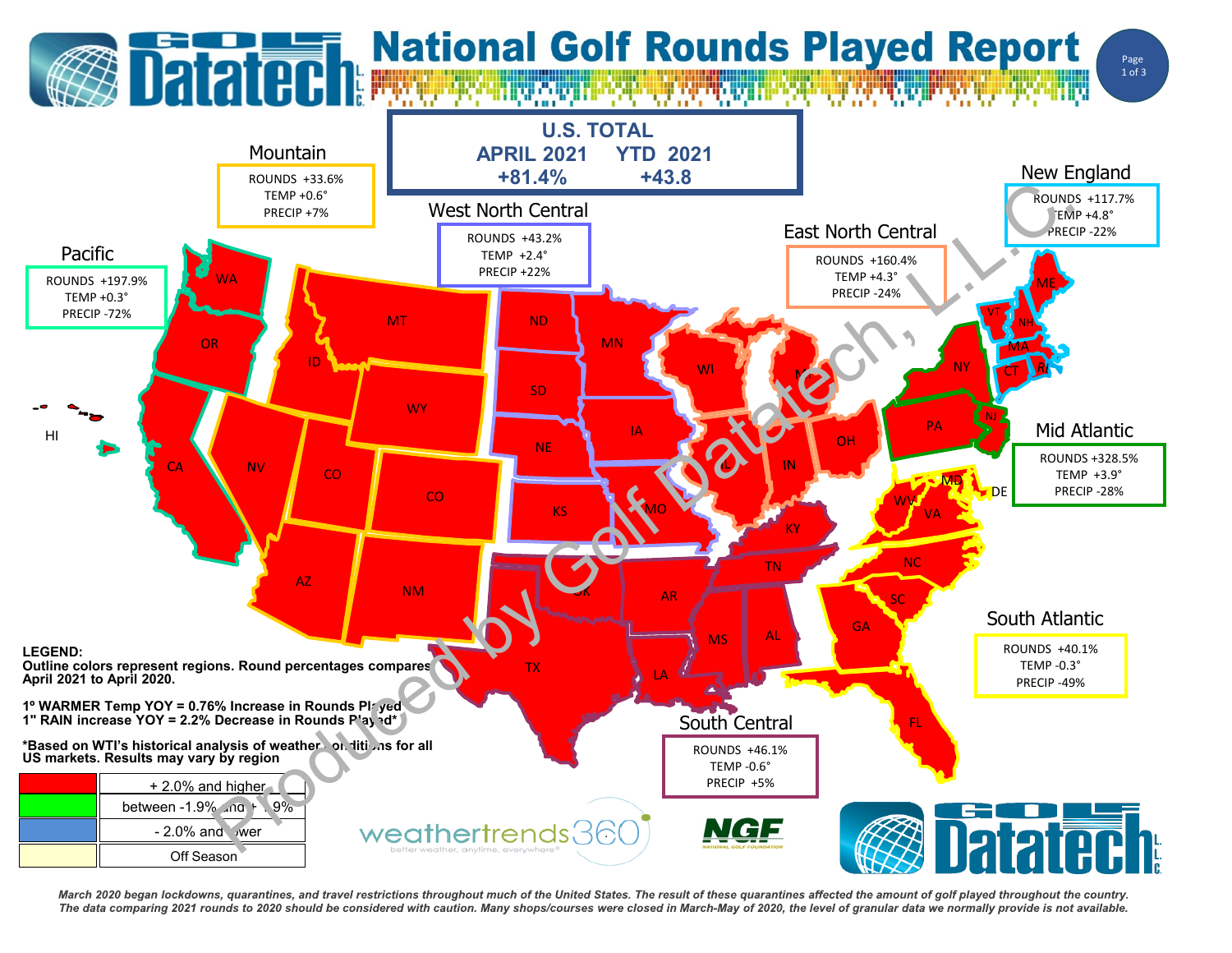## **Datated Report** National Golf Rounds Played Report

**APRIL 2021**

|                           | <b>APRIL</b> | <b>YTD</b> |                                                                                                         |              |               |                           | <b>APRIL</b>   | <b>YTD</b>   |
|---------------------------|--------------|------------|---------------------------------------------------------------------------------------------------------|--------------|---------------|---------------------------|----------------|--------------|
| <b>PACIFIC</b>            | 197.9%       | 66.4%      |                                                                                                         |              |               | <b>SOUTH ATLANTIC</b>     | 40.1%          | 18.6%        |
| CA                        | 207.3%       | 63.5%      |                                                                                                         | <b>APRIL</b> | <b>YTD</b>    | DE, DC, MD                | 62 5%          | 29.4%        |
| Los Angeles               | $\star$      | $\star$    | <b>UNITED STATES</b>                                                                                    | 81.4%        | 43.8%         | Washington/Baltimore      |                | $\mathbf{A}$ |
| <b>Orange County</b>      |              |            | <b>Public Access</b>                                                                                    | 93.1%        | 48.4%         | <b>FL</b>                 | 43.5%          | 13.8%        |
| Palm Springs              |              |            | <b>Private</b>                                                                                          | 46.6%        | 30.0%         | Jacksonvill               |                |              |
| Sacramento                |              |            |                                                                                                         |              |               | Orlando                   |                |              |
| San Diego                 |              |            | <b>EAST NORTH CENTRAL</b>                                                                               | 160.4%       | 147.2%        | Tampa                     |                |              |
| San Francisco/Oakland     |              |            | IL                                                                                                      | 624.4%       | 313.0%        | Pai, i Buach              |                |              |
| HI                        | 959.6%       | 36.4%      | Chicago                                                                                                 |              | $\star$       | <b>Naple s/Ft Myers</b>   |                |              |
| 0R                        | 15.6%        | 37.2%      | IN                                                                                                      | 28.4%        | 46.3%         | <b>Wami/Ft.Lauderdale</b> |                |              |
| Portland                  |              |            | MI                                                                                                      | 264.1%       | 219.6%        | G/L                       | 21.2%          | 25.1%        |
| WA                        | 562.1%       | 141.2%     | Detroit                                                                                                 |              |               | Atlanta                   |                |              |
| Seattle                   |              |            | OH                                                                                                      |              | 103.8% 111.7% | <b>NC</b>                 | 49.2%          | 27.2%        |
|                           |              |            | Cincinnati                                                                                              |              |               | Greensboro/Raleigh        |                |              |
| <b>MOUNTAIN</b>           | 33.6%        | 21.5%      | Cleveland                                                                                               |              |               | SC                        | 84.0%          | 28.9%        |
| AΖ                        | 27.4%        | 15.3%      | WI                                                                                                      | 270.0%       | 2,30.5%       | Charleston                |                |              |
| Phoenix                   | $\star$      |            |                                                                                                         |              |               | <b>Hilton Head</b>        |                |              |
| CO                        | 11.1%        | 5.3%       |                                                                                                         |              |               | Myrtle Beach              |                |              |
| Denver                    | $\star$      | $\bullet$  | <b>SOUTH CENTRAI</b>                                                                                    | 46.1%        | 32.4%         | VA, WV                    | 4.4%           | 10.3%        |
| ID, WY, MT, UT            | 27.2%        | 29.3%      | <b>AL</b>                                                                                               | 34.0%        | 27.4%         |                           |                |              |
| ΝM                        | 48.3%        | 33.7%      | AR, LA, MS                                                                                              | 6.0%         | 21.5%         | <b>MID ATLANTIC</b>       | 328.5%         | 153.2%       |
| NV                        | 311.3%       | 51.3%      | OK                                                                                                      | 63.5%        | 22.7%         | <b>NJ</b>                 | 4876.6%        | 257.0%       |
| Las Vegas                 |              |            | KY, TN                                                                                                  | 71.6%        | 56.7%         | <b>NY</b>                 | 204.4%         | 93.1%        |
|                           |              |            | TX                                                                                                      | 51.5%        | 30.8%         | New York City             |                |              |
| <b>WEST NORTH CENTRAL</b> | 43.2%        | 39.4%      | Dai as/Ft. Worth                                                                                        |              |               | PA                        | 264.5%         | 175.9%       |
| KS, NE                    | 19.0%        | 21.7%      | houston                                                                                                 |              |               | Philadelphia              |                |              |
| ND,SD                     | 18.1%        | 22.5%      | San Antonio                                                                                             |              |               | Pittsburgh                |                |              |
| MΝ                        | 76.0%        | 77.3%      |                                                                                                         |              |               |                           |                |              |
| Minneapolis/St.Paul       | $\star$      |            |                                                                                                         |              |               | <b>NEW ENGLAND</b>        | 117.7%         | 88.7%        |
| IA, MO                    | 57.4%        | 4.549.     |                                                                                                         |              |               | CT, MA, RI                | 56.7%          | 48.9%        |
| <b>St Louis</b>           |              |            | * Not reporting YTD 2021                                                                                |              |               | <b>Boston</b>             |                |              |
| <b>Kansas City</b>        |              |            |                                                                                                         |              |               | ME, NH, VT                | 100.0% 1061.0% |              |
|                           |              |            |                                                                                                         |              |               |                           |                |              |
|                           |              |            | The percentages represent the differences in number of rounds played comparing April 2021 to April 2020 |              |               |                           |                |              |

The percentages represent the differences in number of rounds played comparing April 2021 to April 2020 For more information contact Golf Datatech **golfroundsplayed@golf-datatech.com** 

March 2020 began lockdowns, quarantines, and travel restrictions throughout much of the United States. The result of these quarantines affected the amount of golf played throughout the country. The data comparing 2021 rounds to 2020 should be considered with caution. Many shops/courses were closed in March-May of 2020, the level of granular data we normally provide is not available.

Page  $2$  of  $3$ 

WW